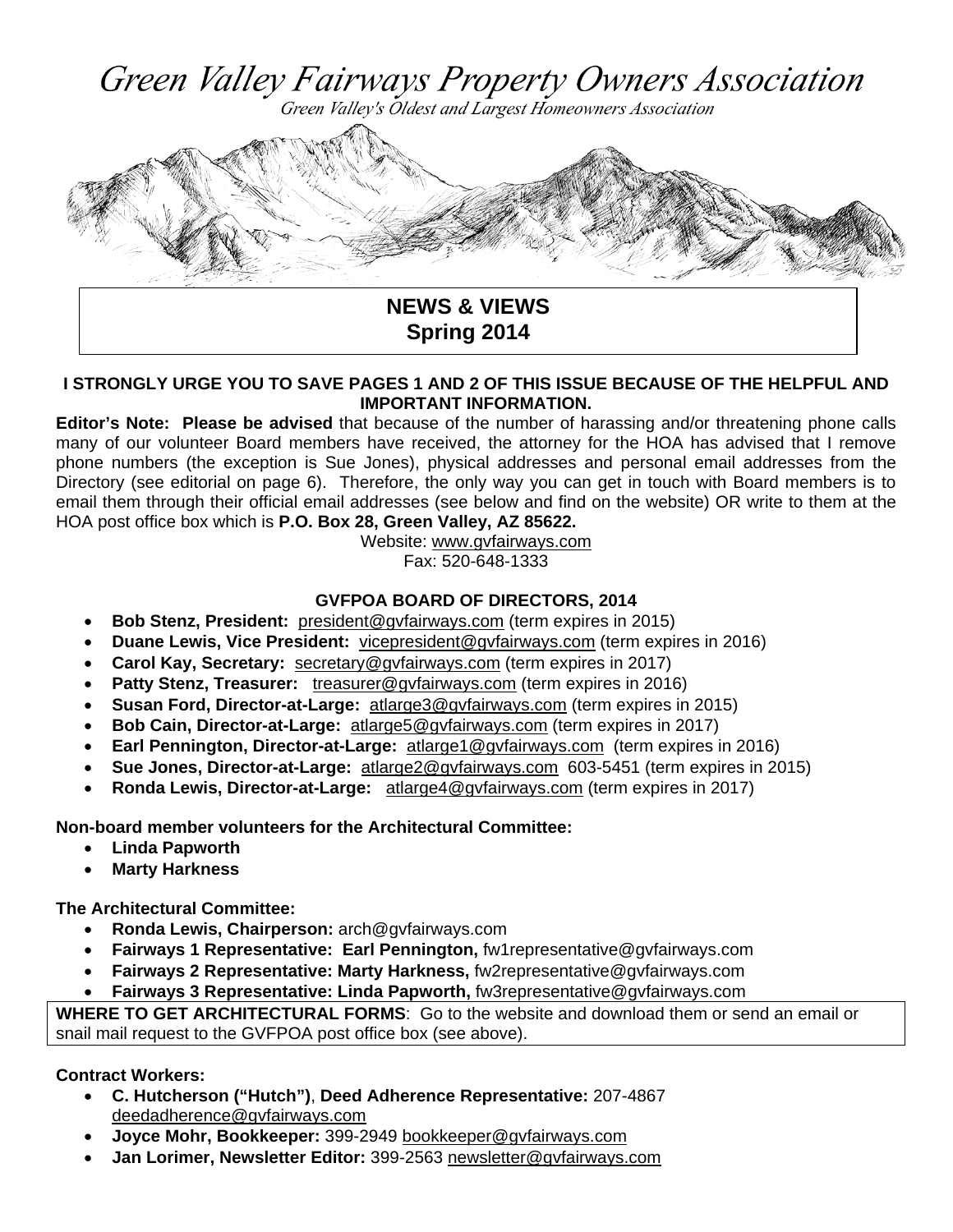#### **MEETING PLACE, DATES, AND TIMES FOR MONTHLY BOARD MEETINGS**

For the months of **March**, **April**, and **May** of 2014:

- Monthly Board meetings are moving to the First American Title Company (FATC), 101 S. La Canada Drive in the Green Valley Mall, now renamed the Green Valley Village. FATC can be found next to the Laundromat on the west side of the Village. Homeowners in the Green Valley Fairways are encouraged to attend the Board meetings. American Title asks that members enter through the mall entrance on the east side of the building, not the front entrance next to the Laundromat.
- Meetings dates and times remain the same -- from **2:30 to 4:00** on **the 3rd Monday** of the month.
- **No Board meetings in June, July, and August.** Most Board members are available year around by email.

#### **WHO YA' GONNA CALL? Clip and Save These Numbers!**

Uh, not the ghost busters, so here are some names and numbers that may help with those frequently asked questions:

• I need someone to paint numbers on my curb and/or at the back of my property. Call **Bob Martinosky** at **399-2290!**

• I know someone who is not getting the newsletter. Call **Chuck HIll** at **829-7693**. He takes care of converting our data base into a mailing list for the newsletter.

• There's a house in my neighborhood with underage children. There's a yard with lots of weeds. A big saguaro cactus has fallen and is blocking the sidewalk or street. People down the street are having yard sales every weekend. Call the Deed Adherence Rep, **Hutch**, at **207-4867**.

- Who do I call to complain about barking dogs? Call Animal Control in Pima County at **243-5900.**
- Who do I call to complain about mosquitoes? Call Vector Control in Pima County at **243-7999.**

#### **EXTRA! EXTRA! READ ALL ABOUT IT… ONLINE!**

Just go to www.gvfairways.com to get your newsletter and other documents. Sign up with the webmaster to have the newsletter emailed to YOU! If you do not have a computer, go to the library to use one of theirs. And furthermore, if you need help, a librarian will be happy to help you. IT'S FREE!!

#### **DUES ARE DUE!**

If you attended the Annual Meeting, you may have already paid your annual HOA assessment: **\$30.00.** And



you were asked to sign a form stating that you are entitled to live in our age-restricted community. That's the **Green Valley Fairways POA Statement of Compliance**. It states: *The 1988 amendments to the Fair Housing Act deal with discrimination against minors and the provision of age-restricted housing. Under these laws, homeowner associations are required to monitor the age of occupants of dwellings to determine whether certain exemptions from the law apply.* 

*These exemptions for Green Valley Fairways POA relate primarily to the requirement that at least 80% of the dwellings in a particular subdivision are occupied by at least one person 55 years of age or older and no one under 18 years of age is a permanent resident. (The above 20% remainder makes allowance for surviving spouses). Please remember, if you sell (Ed. Note: or rent!) your home, at least one occupant per household must be 55 years of age or older.* 

If you haven't received your dues statement and the Statement of Compliance, you soon will. They are being mailed out now. Please pay promptly and return your dues along with your signed form. Also, FYI, there is a fillable version that you can access on the Newsletters and Documents page of the web site. You can fill it out online and then print it out and include it with your check or money order for your dues. Easy peasy, as they say!

#### **WHAT HAPPENED AT THE ANNUAL MEETING?**

After the official opening (call to order, minutes read), **Bob Stenz** introduced the newly elected Board members: **Bob Cain**, **Carol Kay**, and **Ronda Lewis**. **Susan Ford** read a list of the Board's 2013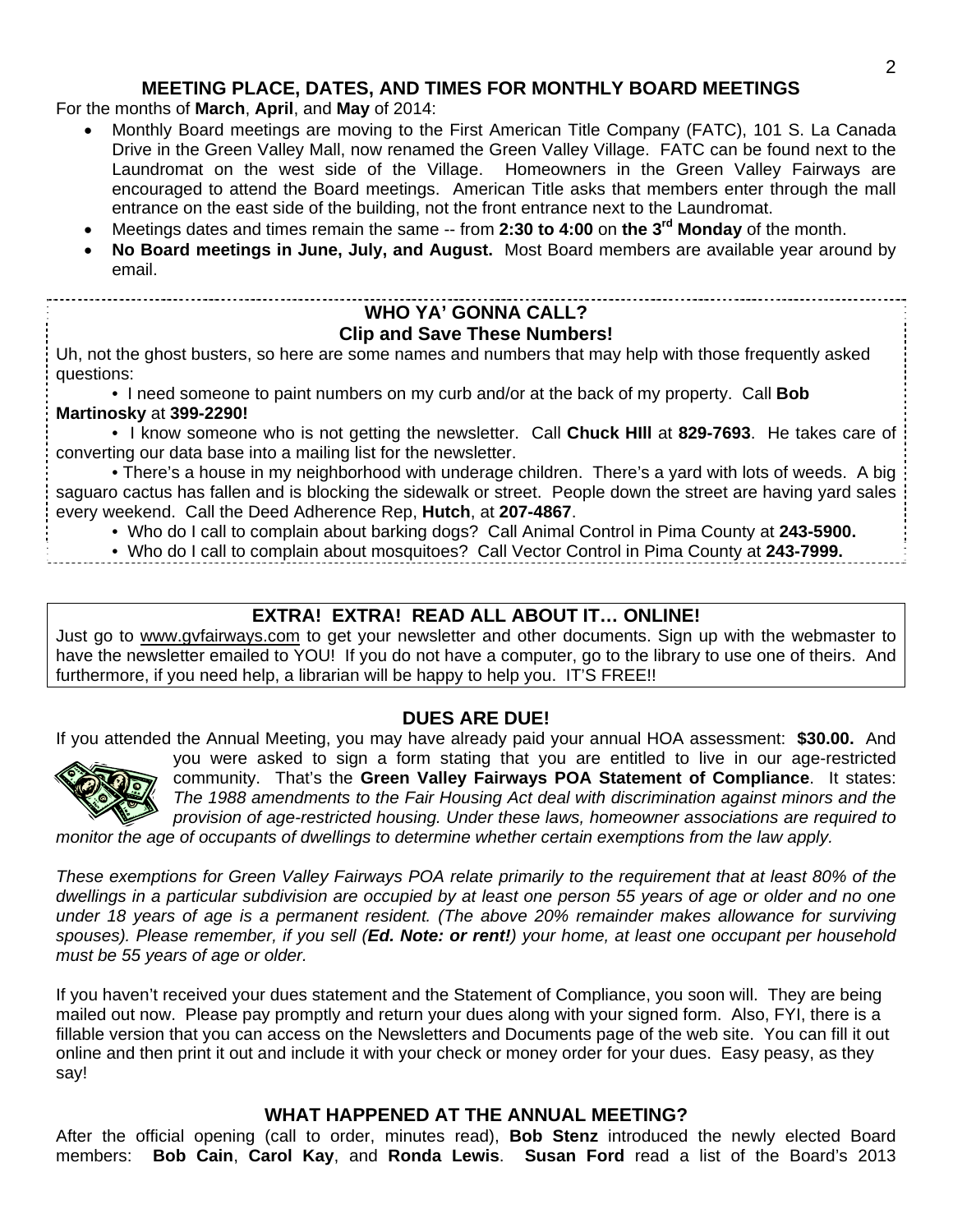accomplishments which included hiring a new attorney (**Carolyn Goldschmidt**), hiring a new Deed Adherence Representative (**"Hutch" Hutcherson**), getting a CC&R amended (no parking of large commercial trucks on the street, etc.), filing 5 liens for delinquent dues for multiple years, hosting the first Social (there will be another Social event in December 2014), and getting the Fairways benches painted (see below for details).

Several committees made reports: Architectural, Deed Adherence, Trash Removal (see the results of this report posted at the web site). **Sue Jones** reported on the state of real estate in our subdivisions (see her report in this newsletter). The Board held an election for its officers (see the Directory on page 1). **Marty Harkness** has been appointed to the Architectural Committee.

**Tim Campbell**, one of two guest speakers, spoke about FICO's "Sahuarita Farms" development master plan, using a PowerPoint presentation to illustrate his talk. **Carolyn Goldschmidt**, the new attorney for the HOA, briefly explained that she needs to rewrite our By-Laws and our CC&Rs to bring these documents in line with current Arizona statutes and the Planned Community Act, especially the recovery of legal language missing from our most recent CC&R update. The Board also held a 50/50 Raffle with half the proceeds going to the winning ticket and the other half going to the Fairways Medians account. **Bettye Jo Preis** received \$13.00 in donations and \$40.50 from the raffle, bringing the total of monies in the Fairways Medians account to \$533.04.

## **A HUGE THANK YOU TO….**

- **Bryan Garrison** for volunteering to paint the Fairways benches on Abrego. The Board supplied the materials and Bryan supplied the labor. They are done and look wonderful!
- **Judy Craig** for volunteering with her committee members to collect information and bids from several trash removal/recycle collection companies. The Board will take up this issue at the March Board meeting.

## **DECEMBER 2013 MEET-AND-GREET**

**Patty Stenz** reported that the social event was a huge success with over 80 people attending. Our fantastic members brought plates and plates of delicious cookies and other yummies; Patty made a delicious punch (we want her recipe!). There were drawings for door prizes and a time for people to meet and greet their Fairways friends and neighbors. The only suggestion in the Suggestion Box was: "Do it again next year." Patty is asking for more people to come forward to help with the planning and carrying out of the event!



## **THE LAW OF THE GARBAGE TRUCK**

(A timely cautionary tale sent to us by a member)

One day I hopped in a taxi and we took off for the airport. We were driving in the right lane when suddenly a black car jumped out of a parking space right in front of us. My taxi driver slammed on his brakes, skidded, and missed the other car by just inches! The driver of the other car whipped his head around and started yelling at us. My taxi driver just smiled and waved at the guy. And I mean he was really friendly. So I asked, "Why did you just do that? This guy almost ruined your car and sent us to the hospital!"



This is when my taxi driver taught me what I now call **The Law of the Garbage Truck**. He explained that many people are like garbage trucks. They run around full of garbage, full of frustration, full of anger, and full of disappointment. As their garbage piles up, they need a place to dump it and sometimes they'll dump it on you. Don't take it personally. Just smile, wave, wish them well, and move on. Don't take their garbage and spread it to other people at work, at home, or on the streets.

The bottom line is that successful people do not let garbage trucks take over their day. Life's too short to wake up in the morning with regrets. So **love the people who treat you right and pray for the ones who don't. Life is ten percent what you make it and ninety percent how you take it! Have a garbage-free day!**

# **HOW TO CONTROL MOSQUITOES AND PREVENT MOSQUITO-BORNE ILLNESS!**

It's that time of year, time to think about spring and summer when mosquitoes like to spend time with YOU! Mosquito bites are itchy and miserable, but worse, mosquitoes can cause

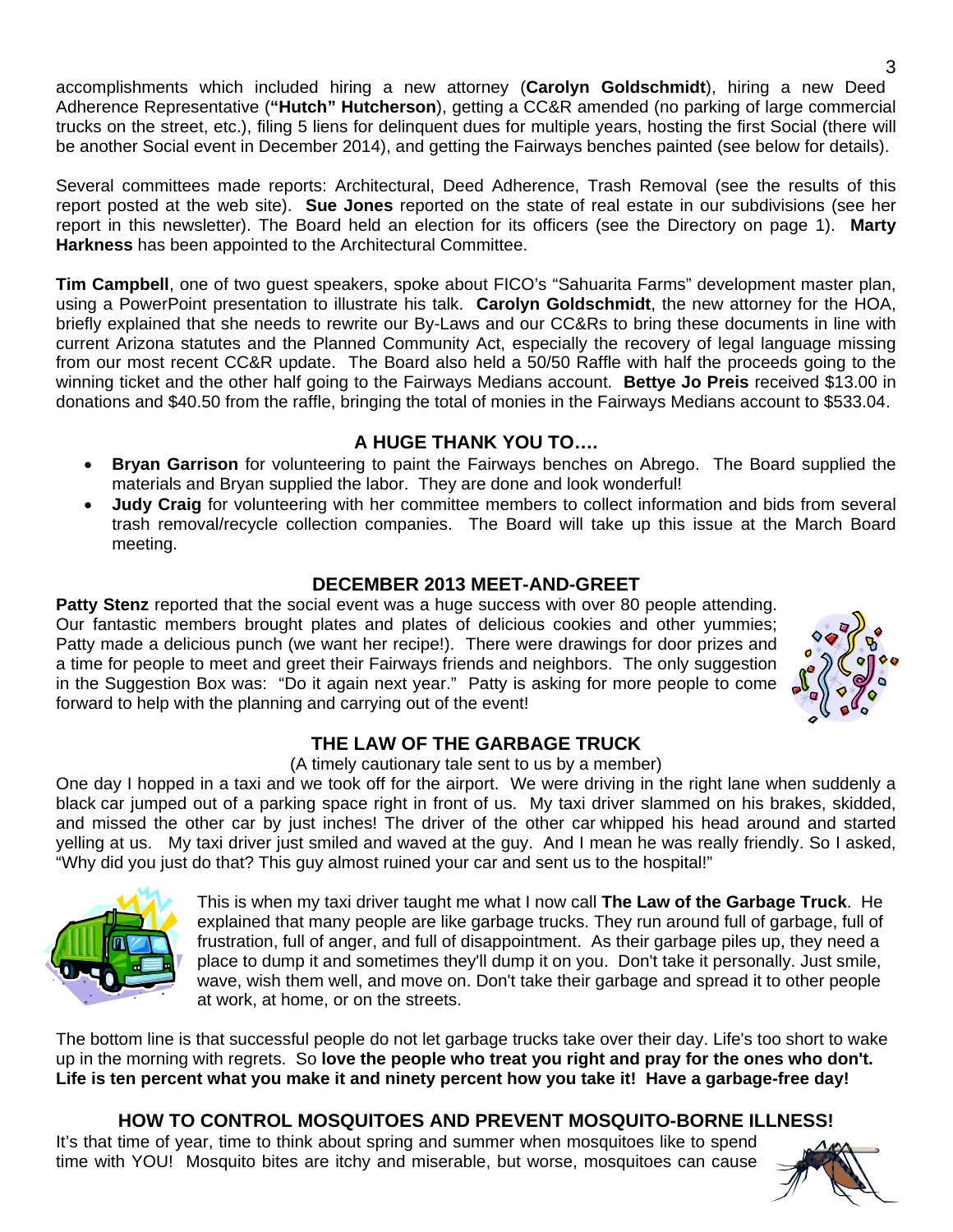illnesses, such as West Nile Virus. Here are some tips from the Department of Health in Pima County!

- Eliminate standing water where mosquitoes can breed. Change water in flower vases, birdbaths, planters and animal watering pans at least twice a week. Check for items outside the home that collect rain or sprinkler water, such as cans, bottles, jars, buckets, old tires, drums, wheelbarrows, boats, kid pools, and other containers. If you are leaving for the summer, turn birdbaths and flower pots – or anything that can hold water -- upside down.
	- Repair leaky pipes and outside faucets, and move air conditioner drain hoses frequently. Check the screening on your windows and doors.



- Limit time outdoors from dusk until dawn. Avoid being bitten by mosquitoes when going outside at night by using insect repellent. Use mosquito repellents that contain DEET, Picaridin, or Oil of Lemon Eucalyptus. Wear lightweight clothing that covers the arms and legs.
- Report mosquito breeding problems (e.g. green pools) to your local environmental health office. (In Green Valley call **243-7999**.)

With monsoon season coming in just a few months, we're going to have lots of rain (we hope)! If you live here year around, please walk around your property and look for places where mosquitoes might breed and find a way to correct the problems. If you leave for the summer, please ask a friend or neighbor to check your yard after rains.



#### **DON'T FORGET TO CARRY A PLASTIC BAG WITH YOU WHEN YOU WALK YOUR DOG SO YOU CAN PICK UP THE DOG POOP, TAKE IT HOME, AND DISPOSE OF IT CORRECTLY AT**  *YOUR* **HOUSE. ALSO KEEP YOUR DOG ON A LEASH! DON'T LET YOUR DOG RUN FREE!**

## **NEW NEWSLETTER FORMAT**

Okay, I'm not the most technological bear in the woods, so formatting some pages with two columns and others with one column became difficult. I succumbed to a new format. Sorry, I loved those columns, too, but I promise the same great information, the same biting wit, and the same adorable graphics. I hope you'll continue to enjoy!

# **HEY! SLOW DOWN!**

**THE SPEED LIMIT ON ANY RESIDENTIAL STREET IN THE FAIRWAYS IS 25 MILES PER HOUR! PLEASE OBSERVE THE SPEED LIMIT AND DO NOT SPEED!** 



## **NOT ALL THIEVES ARE STUPID!**

Some people had their car broken into while they were at a football game. Their car was parked on the green which was adjacent to the football stadium and specially allotted to football fans. Things stolen from the car included a garage door remote control, some money and a GPS which had been prominently mounted on the dashboard.

When the victims got home, they found that their house had been ransacked and just about everything worth anything had been stolen. The thieves had used the GPS to guide them to the house. They then used the garage remote control to open the garage door and gain entry to the house. The thieves knew the owners were at the football game, they knew what time the game was scheduled to finish and so they knew how much time they had to clean out the house. It would appear that they had brought a truck to empty the house of its contents.

Something to consider if you have a GPS: don't put your home address in it. Put a nearby address (like a store or gas station) so you can still find your way home if you need to, but no one else would know where you live if your GPS were stolen.



#### **LEAVING TOWN FOR THE SUMMER? BE SURE YOU HAVE SOMEONE LINED UP TO REMOVE WEEDS AND CLEAN YOUR YARD! LEAVE A PHONE NUMBER WHERE YOU CAN BE REACHED IN THE EVENT THAT WE NEED TO GET IN TOUCH WITH YOU!**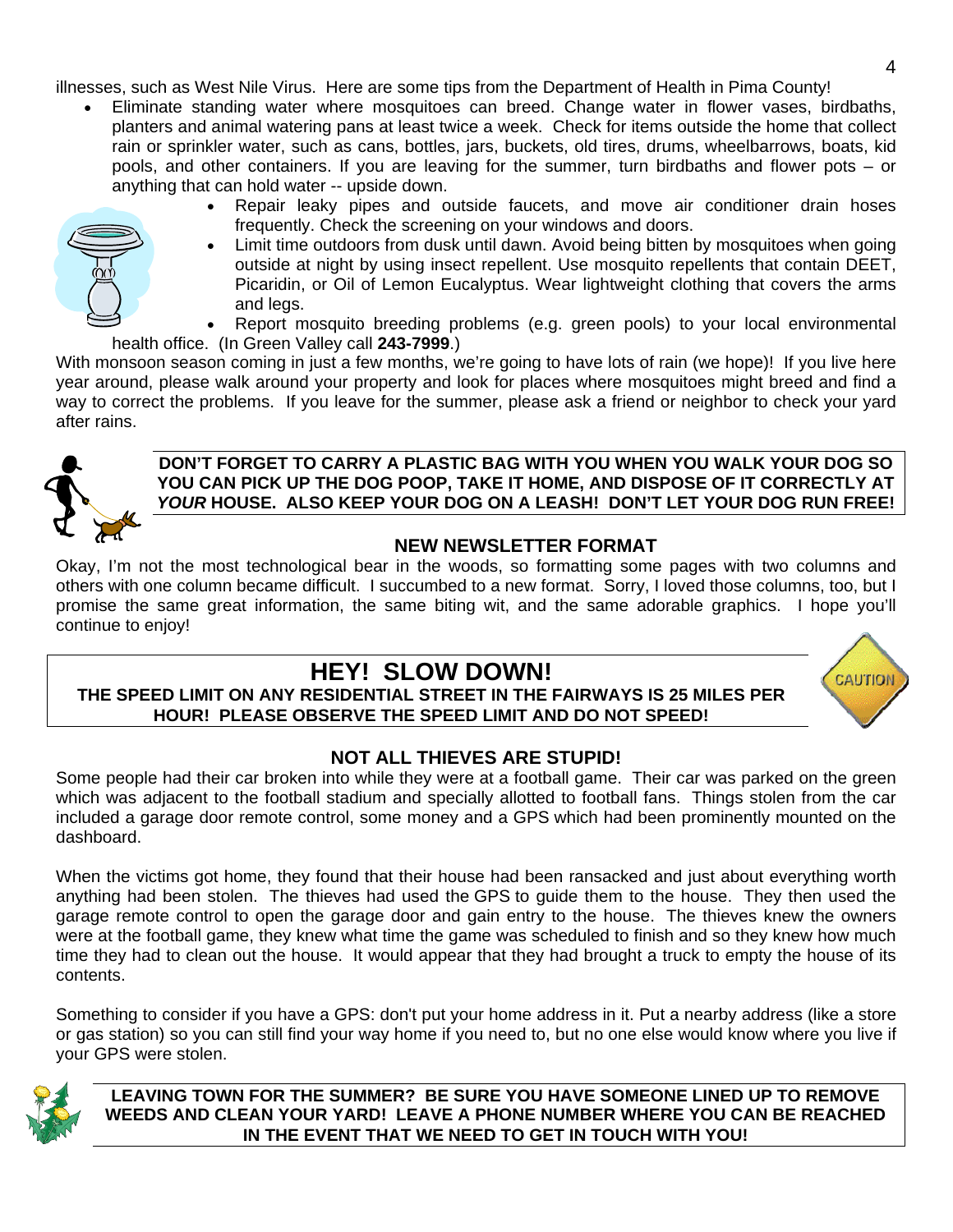### **MORE ABOUT PUTTING UP HOUSE NUMBERS ON THE BACK OF YOUR PROPERTY!**

If you aren't convinced about the need for plain, easy-to-see house numbers on both the front and the back of your property, considered the following advice from SAV's Neighborhood Watch newsletter:

- Emergency responders need to see clear house numbers on both the front and the back of all homes.
- Be sure the rear access to your yard is clear of trees and brush. Also, make sure there is nothing blocking the way from the rear alley to your back door.
- Home Protection signs in the front yard and at the rear, as well as stickers on the windows, can be very effective in deterring burglaries. You can pick up signs at Harbor Freight on 22<sup>nd</sup> Street in Tucson.
- Or go online to **www.mysecuritysign.com** or **www.thehomeseuritysuperstore.com** or **www.amazon.com**.

**IF YOU HAVE 2 ADDRESSES, WHERE DO YOU WANT YOUR MAIL TO GO? DOES JOYCE MOHR HAVE YOUR ADDRESSES? PLEASE CALL HER AT 399-2949!** 



**CHECK YOUR FRONT YARD POLE LIGHT TO BE SURE IT IS COMING ON AT NIGHT. DOES IT NEED A NEW BULB? DOES IT NEED A NEW PHOTOCELL? WE ARE AWARE THAT THERE WERE PREMATURE FAILURES WITH PHOTOCELLS PURCHASED EARLY LAST YEAR. IF THE BULBS WERE PURCHASED AT ACE HARDWARE, THEY HAVE BEEN COOPERATIVE IN REPLACING THE BULBS AT NO CHARGE** 

# **WHAT'S IN A NAME?**

If you contact any Board member with a question or a comment OR if you call the Deed Adherence Representative OR the Bookkeeper OR your adorable editor, **PLEASE LEAVE YOUR NAME AND PHONE NUMBER SO WE CAN GET IN TOUCH WITH YOU!** Contrary to popular opinion, we aren't psychic.



One of our HOA members would like to recommend painter **John** at **977-3927**. Call **John** for more information about what he paints and what he charges. Note: The BOD neither approves nor disapproves of recommendations.



# **A TRUE CRIME-IN-THE-FAIRWAYS STORY**

One of our members reports that she and her husband were recently robbed. Both are being cared for by caregivers, and one evening about 6:00 p.m. they all heard a noise on the front patio. The patio has a short wall around it; inside the wall was a table with two metal chickens on it, a gift from her son. When the members and caregivers investigated the noise they discovered that someone had brazenly stolen one of the chickens.

The lady called the sheriff. It took him about an hour to get to the scene of the crime. He recommended that she install more lighting, front and back. Although the sheriff didn't say so, probably the best lights to install are motion sensors that would light up the moment someone moved around in the dark. This is undoubtedly a good safety tip for all of us, something that could scare off potential robbers.

## **HAPPY ANNIVERSARY, FAIRWAYS ONE, TWO AND THREE**

2014 marks the 50<sup>th</sup> anniversary of the Green Valley Fairways subdivisions. In December, the HOA will host a celebratory social event at the East Social Center. Anyone wishing to help should email **Bob and Patty Stenz** OR drop them a note at the Post Office Box. We're looking for people who can help with refreshments, door prizes, invitations, and more.

5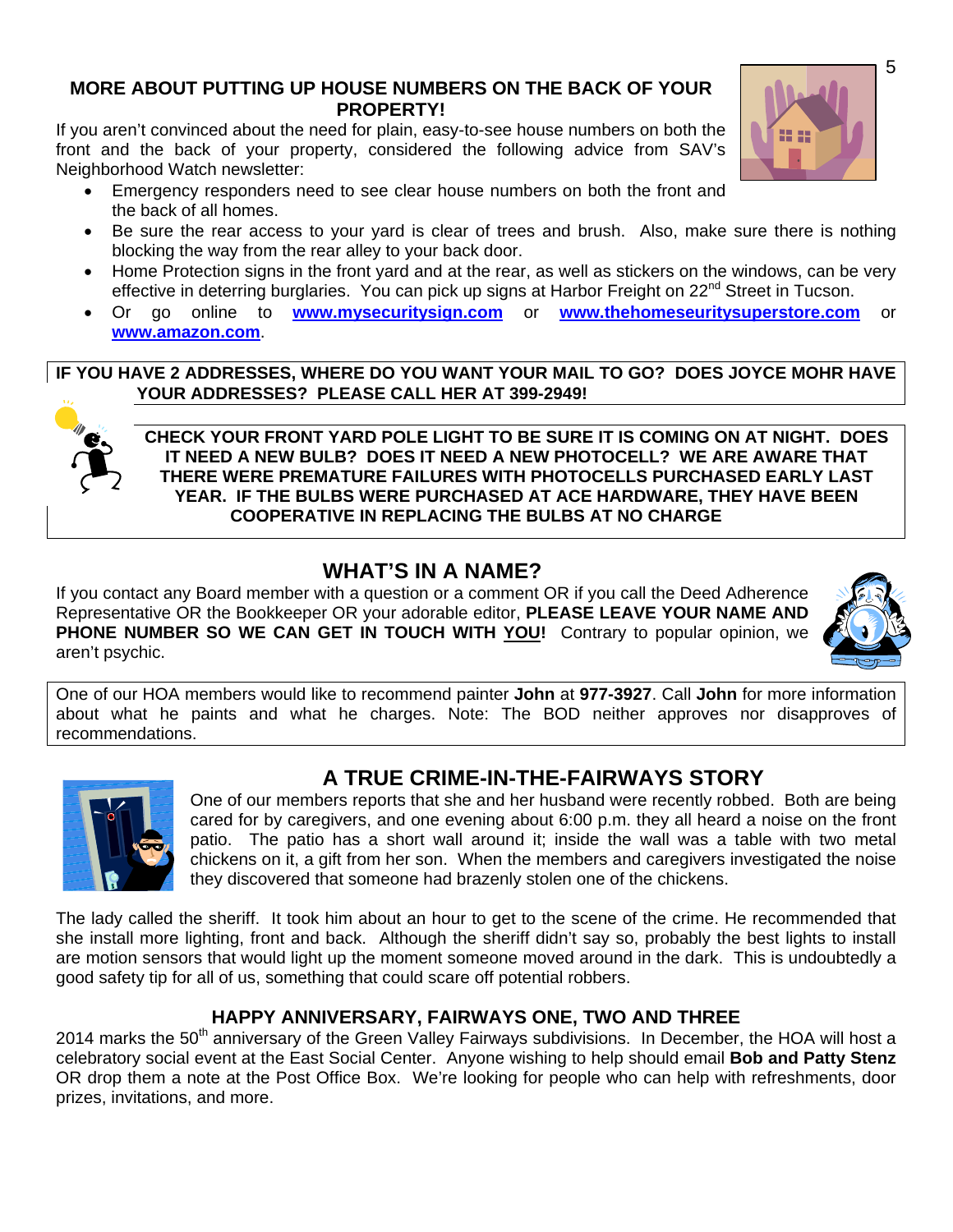## **FROM THE EDITOR'S DESK**

#### **By Janet Lorimer, Editor**

There are 759 homes in the Fairways. That's a lot of HOA members and I can honestly say that most of you are really nice people. You pay your dues on time, you try to follow the CC&Rs, some of you sometimes come to Board meetings, and many of you are good about voting in our annual election. All in all, you're a worthy bunch of folks.

But there's a tiny minority – less than half a dozen – who have decided to make life in the Fairways hell on earth for the Board members. Don't forget that the people who serve on the Board are all volunteers. They give up their time to try to make life better for everyone in our subdivisions. And as we keep trying to remind people, if we didn't have rules and regulations, this place might easily look like a slum. Then who would want to live here?

HOWEVER! The tiny minority I spoke about earlier likes to harass Board members by phoning them - sometimes many times a day – by sending Board members letters filled with inaccurate information and threats, and by interrupting Board meetings with inappropriate outbursts. Over the past year a number of Board members have resigned because their lives were made so miserable. And this is why I have been instructed to remove all phone numbers, personal email addresses and street addresses from the Board of Directors Directory on page 1. So now we will *all* have a much harder time trying to get in touch with Board members thanks to the selfish behavior of the harassing minority.

By the way, one of these trouble-makers admitted to harassing for the sole purpose of angering and upsetting a Board member. (*Really?* You have nothing better to do? Is this how you want to spend your retirement years? Get a hobby! *Please!* )

The problem, however, has become financial. Because of the threats – empty or otherwise – of potential lawsuits, the Board has been forced to seek legal counsel for almost everything they do – letters written, actions taken, etc. Attorneys aren't cheap; our current attorney charges \$250.00 an hour. The Board has spent over \$13,500 dollars in the past 2 years for legal fees and must budget thousands more for legal fees for the coming year.

There are now ominous rumblings about raising dues in the near future. We are admittedly the lowest duespaying HOA in the area. Some HOAs pay dues every month, although they have streets and other common areas to maintain and we do not. We are very lucky in that respect, but if we have to continually pay high legal fees, we'll need more income.

What can we do to prevent this? I wish I knew. I wish I could figure out how to reason with these selfish pests. If you have any good ideas, please come to a Board meeting and put your ideas forward. Please care!

## **A REMINDER ABOUT GVC'S SERVICE REQUESTS**

The Green Valley Coordinating Council (GVC) does not have its own county employees to find and report problems occurring in Green Valley, such as:

- Potholes,
- Traffic signals not working,
- Buckled sidewalks,
- Illegally dumped debris,
- Downed fences on the interstate,
- And more!

Input from our residents is extremely important. The Council has a direct line to the responsible County, State or other government entity that can provide the answer and/or solution to the problem via our Service Request

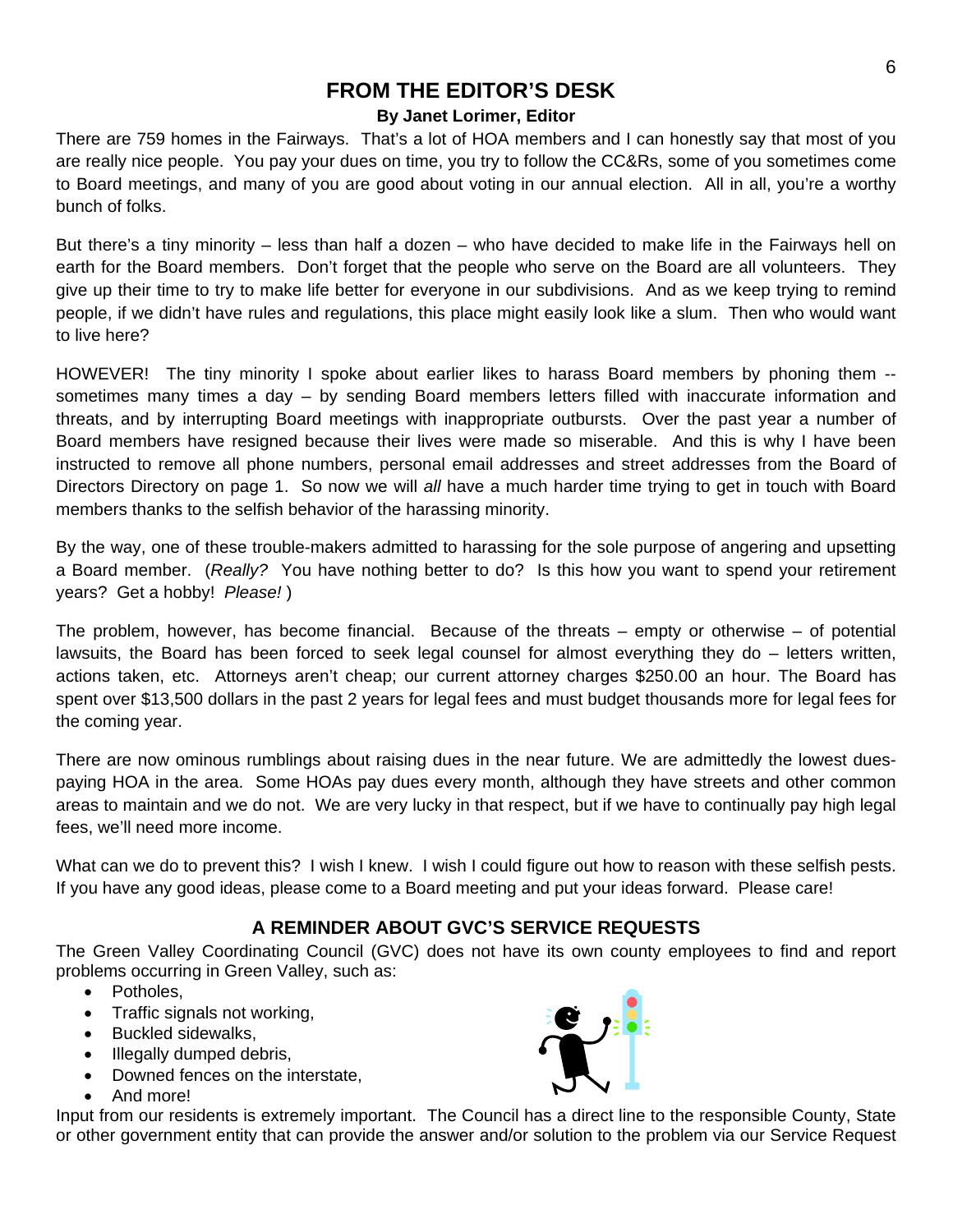system. To report the issue, either actual or potential, **call the GVC office at 648-1963**. Please try to be specific as to location, with the nearest cross street, landmark, etc.

### **GVC COMMUNITY SERVICES HOUSEHOLD HAZARDOUS WASTE COLLECTION**

- **When:** April 19, 2014
- **Where:** Valley Presbyterian Church parking lot
- **Time:** 8:00 a.m.

(GVFPOA neither approves nor disapproves of these businesses. If you would like to have a business card appear in this newsletter, contact our bookkeeper, **Joyce Mohr** at **399-2949** for details.)









**Roseanne Johannson** (520) 468-8186 · RoseanneJ.CopperView@gmail.com





Carl Smith Owner

Office-520-399-3200 Cell-520-990-3522

Design Showroom 880 W. Camino Casa Verde Green Valley, AZ 85614

> Fax: 520-399-4011 www.gotoaz.net cws@gotoaz.net